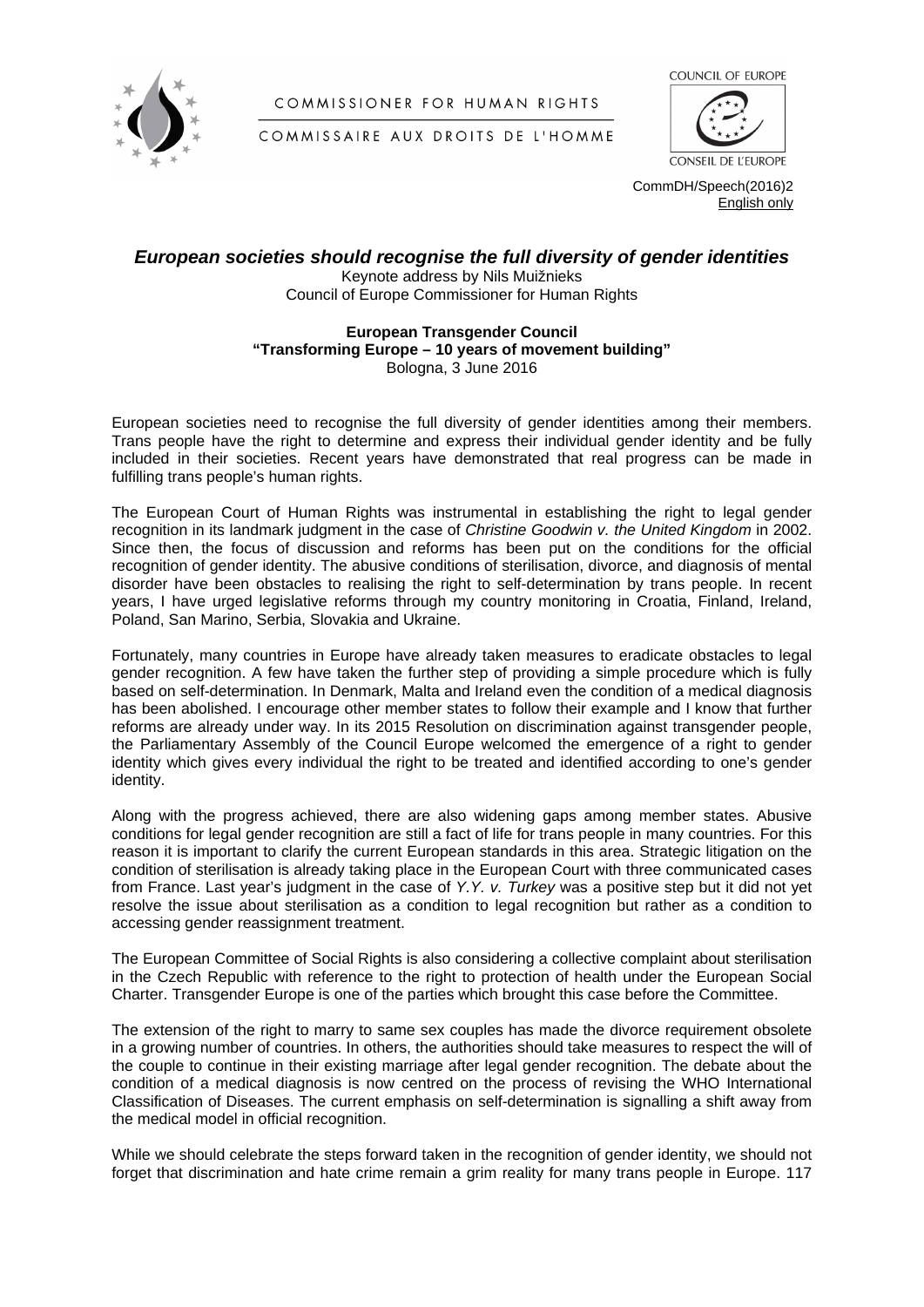killings of trans people in 16 European countries have been documented by the Transrespect versus Transphobia project since data collection started in 2008. Turkey holds the highest figure in Europe followed by Italy. All cases of killings and violence against trans people should be promptly investigated, prosecuted and sanctioned. I highlighted the need for this in a statement regarding Turkey last year. The authorities should also send an unequivocal message in condemning such crimes.

The 2012 LGBT Survey by the EU Agency for Fundamental Rights reported that more than half of all trans respondents felt personally discriminated against or harassed because they were perceived as trans. Over one in three respondents felt discriminated against when looking for a job and a quarter reported discrimination at work. Almost a third of trans students had experienced discrimination in school or university.

Legislative changes are still needed in many countries to protect trans people. Gender identity and expression should be explicitly protected grounds against discrimination in comprehensive equal treatment legislation. Transphobic hatred should be included as a possible motive in national hate crime legislation. Hate crimes require a specific response as they have a greater impact on victims than crimes without a bias-motive by putting into question the very identity of the victim. We need to send a clear message that bias-motivated crime and discrimination against trans people will be sanctioned effectively.

The low level of reporting of hate crimes and discrimination by trans people is another challenge highlighted by the FRA. This reflects unawareness of available remedies and mistrust in law enforcement officials in upholding trans people's human rights. It is obvious that the police and equality bodies have to be active in facilitating reporting. During my visit to Serbia last year, I learned about a promising practice of regional LGBTI liaison officers among the police with the aim of improving contacts and helping build trust between the police and LGBTI people. Trans people who are victims of transphobic violence also need victim support and the police should be adequately trained to treat trans people with respect.

Naturally, we should not forget to address the root causes of intolerance and violence against trans people. If public opinion is hostile towards trans people, governments have a responsibility to raise awareness of gender diversity and the respect for all persons' gender identity. Education plays a central role in changing attitudes and schools should be a safe environment for all students. Confronting intimidation against trans people requires continuous and focused attention from schools and educational authorities. All school children have the right to receive factual information about gender diversity so that they can question the stereotypes often rehearsed in this area.

Trans youth encounter specific obstacles when exercising their right to self-determination. As minors, trans adolescents can find it difficult to access trans-specific health and support services. Legal gender recognition is not usually available to minors. In this area we can discern some parallels with intersex children who are often subject to medical treatment without informed consent to fit in rigid classifications of sex and gender. In an Issue Paper on human rights and intersex people published last year, I urged governments to end medically unnecessary 'normalising' treatment of intersex persons without their free and fully informed consent. I also proposed measures to protect them against discrimination and to facilitate the legal recognition of sex and gender.

The current refugee movements in the world also involve trans people. Many trans people are on the move fleeing conflict and also persecution on the ground of their gender identity. It is essential that trans people are recognised as a social group deserving protection under the UN Refugee Convention. European governments should follow UNHCR guidelines in this area in their refugee determination procedures. The specific needs of trans refugees should also be taken into account in the provision of accommodation to prevent abuse and violence. The city of Berlin in Germany has been a pioneer in providing LGBTI specific refugee shelters. This practice should be replicated in other places in Europe as well.

The first European Transgender Council was held in November 2005 in Vienna. For more than ten years TGEU has provided leadership for a truly European trans movement. TGEU's current 97 member organisations in 42 countries demonstrate the remarkable strength of the European trans movement. TGEU has become a force to be reckoned with and its advocacy work with European and